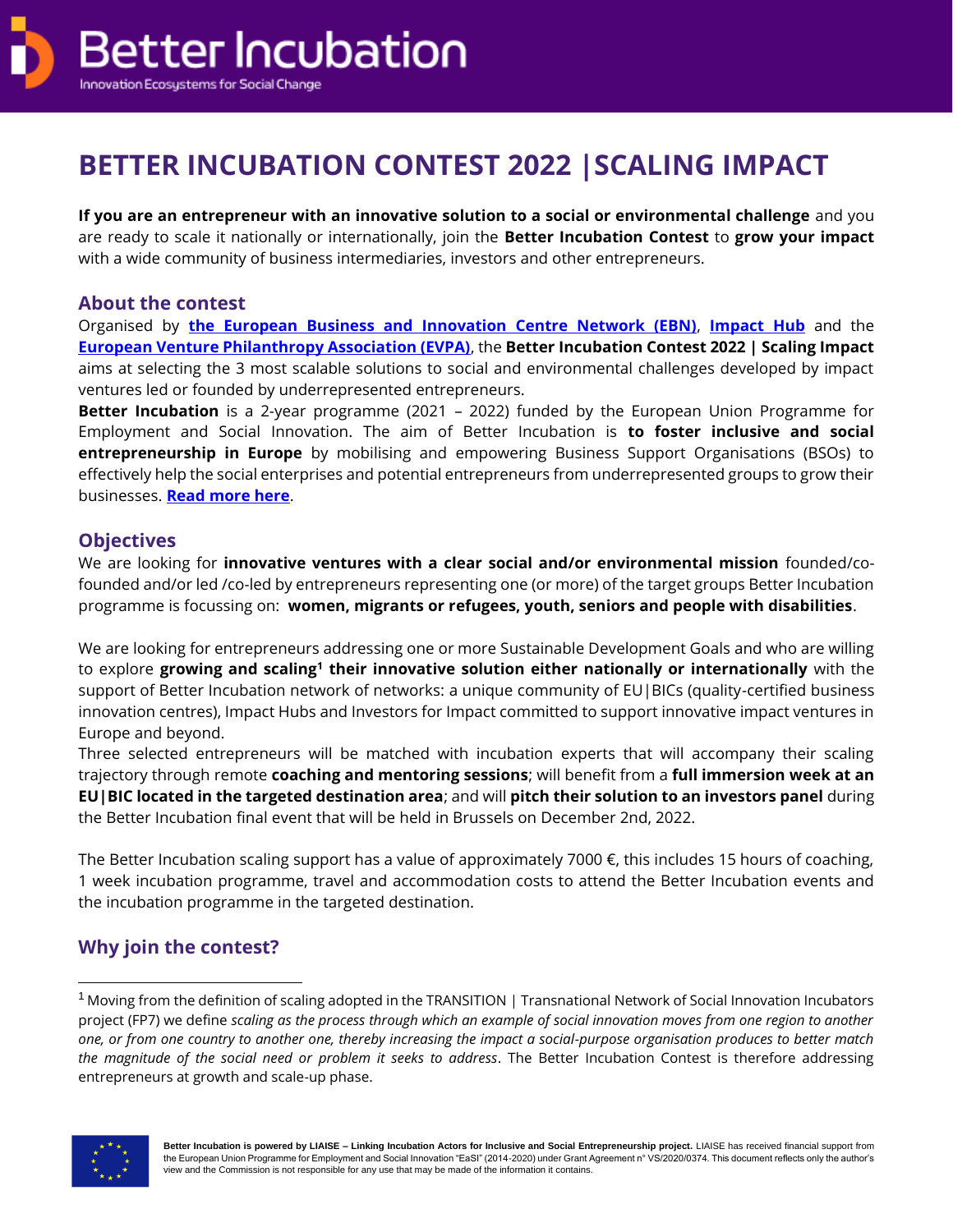

The Better Incubation scaling support is aimed at helping the three finalists:

- **Articulate the social value proposition**, identifying why and how the proposed solution addresses unmet needs in the chosen location.
- Access to appropriate sector and local **experts**.
- **Assess the team competencies** and consider how their **business model** will adapt to the new environment.
- **Understand investors' perspective** so they can develop a pitch for the Better Incubation final conference in Brussels and for potential partners in the targeted destination.

The Better Incubation Contest 2022 | Scaling Impact offers to the winners:

#### **Networking**

Three best finalists will be exposed to a wide network of BSOs (EBN, IHUB) and investors (EVPA) interested in supporting impact driven ventures during the Better Incubation events that will take place in Slovenia, 19-20 October 2022 and Better Incubation Final Conference on 2 December 2022.

#### **Mentoring & Coaching**

Three best finalists will have access to a virtual 1:1 coaching programme provided by EVPA and Impact Hub experts (15 hours in total).

#### **Scaling - full immersion week**

Three best finalists will be also eligible for one-week physical incubation provided by an EBN member - business support organisation in the target country. If interested, the winners can join the 2022 EBN Techcamp powered by Better Incubation (19-20 October 2022 - Sežana, Slovenia), where they can meet the incubators that will host them in the targeted country.

#### **Pitching**

The three finalists will be given an opportunity to present their business ideas at the Final Conference of the Better Incubation Project to be held in Brussels, 2 December 2022 within the EVPA Impact Week.

#### **Publicity**

The three finalists will receive mentions in the Better Incubation and partner networks, including press releases, posts and social media.

## **Call application**

Better Incubation will offer scaling up services to three selected entrepreneurs willing to grow and scale their solutions to a wider national or international level.

**The call opens on June 21st, 2022, and closes on August 22nd, 2022 (23.59 CET).** 

# **[APPLY NOW](https://docs.google.com/forms/d/e/1FAIpQLSc6jkKoEB0AoMBJxndA1SLOE7yKJ75y_P0L9PAdn9A0qA_MPw/viewform)**

The following information is requested:

- 1. General information
- 2. Applicant Information (entrepreneur and venture)
- 3. Solution description
- 4. Scalability

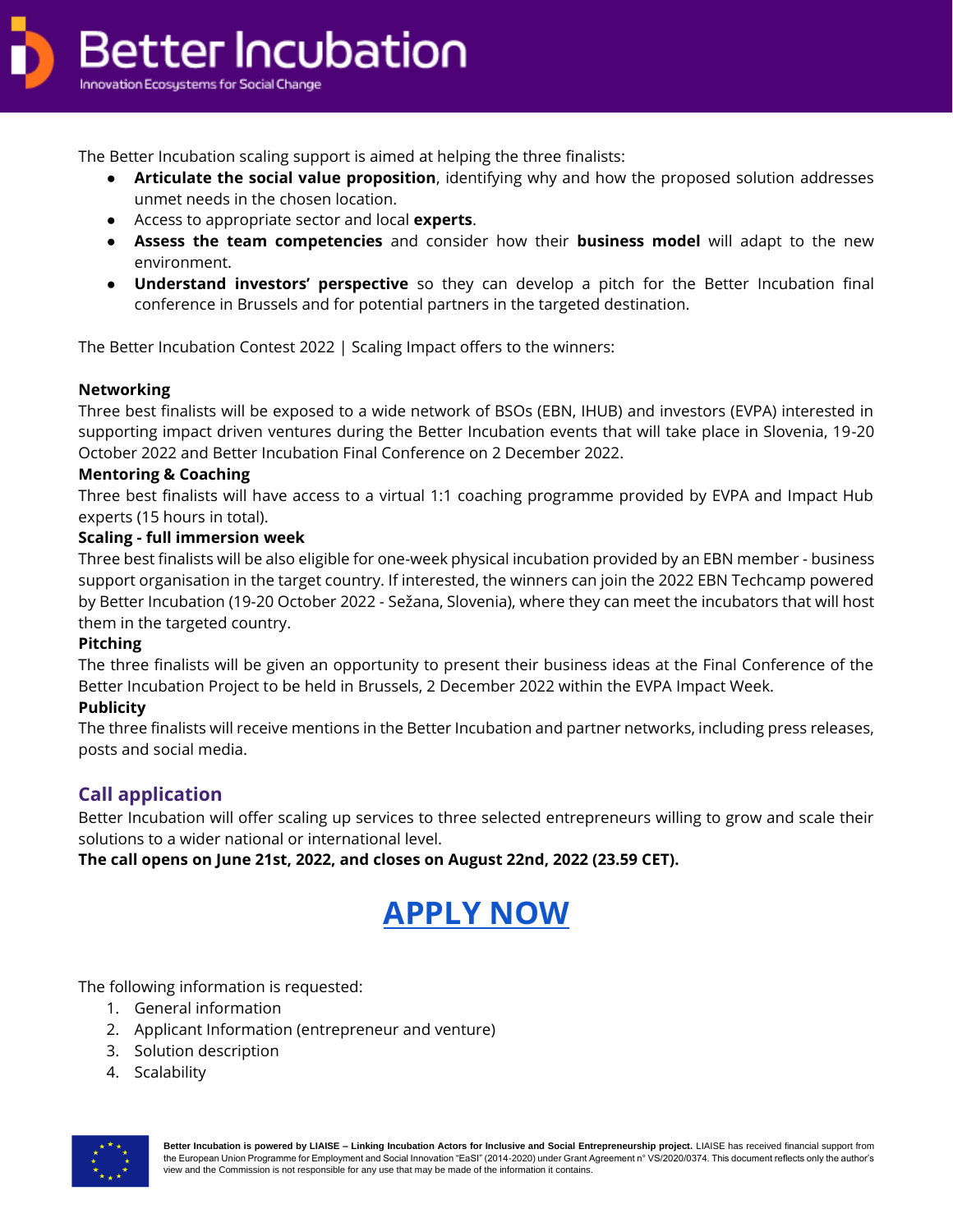

- 5. Innovation
- 6. Impact
- 7. Motivation and Expectations

Check this document to see how the application form is structured and the required information for each section. [https://docs.google.com/forms/d/1biRz2doPoaQBuSHIIhrsGc5n0UyXpRvlrPlXQenjx\\_E/prefill](https://docs.google.com/forms/d/1biRz2doPoaQBuSHIIhrsGc5n0UyXpRvlrPlXQenjx_E/prefill)

## **Proposal Evaluation and Selection**

All proposals submitted before the deadline will pass an eligibility check (see eligibility criteria). Proposals passing the eligibility check will be assessed through a transparent evaluation process that will be managed by EBN and led by internal and external experts.

If a solution scores high enough in the assessment criteria, reaching the minimum threshold, it is eligible for the scaling programme.

This means that:

- 1. Each entry meeting the eligibility criteria will be assessed by a minimum of 2 jury members.
- 2. Based on the average of Jury members' scores, we shortlist only the solutions that reach the threshold
- 3. We rank them based on the scores they received and we invite the top 5 for an online interview with the jury panel during the week commencing the 12th September 2022.
- 4. Final rank will be elaborated and we will award the best 3 ones.

Communication between the Better Incubation team and applicants during the application assessment process will be carried out primarily via email. It is therefore recommended that applicants notify Better Incubation if they change the email address they apply with during the application process.

#### **Eligibility criteria**

In order to be eligible to apply and participate, applicants must meet the following criteria:

- Must be connected to members of EBN, EVPA and IHUB networks.
- Their companies must be founded by entrepreneurs from one of the following groups: women, people with disabilities, migrants or refugees, youth (18-29) or seniors (over 50).
- Must have a clearly established social and/or environmental mission.
- Must be an SME, startup company or a foundation that is a legal entity (legal person) such as a private law company, association or foundation, that is fully registered under the laws of a European Union Member State, or an EaSI Progress Axis associated country<sup>2</sup>.
- The venture must be already in existence for more than 1 year.

#### **Assessment Criteria**

One the eligibility check is performed, the Jury will review and evaluate the nominations using the following criteria and scoring:

**1. Solution description >** This criterion will assess the proposed solution in terms of how it will address the proposed challenge, on how it will implement the proposed solution, its feasibility and the involvement of stakeholders. (15 points)

<sup>2</sup> *Eligible countries: EU countries; [EEA countries,](https://eeas.europa.eu/eea/) in accordance with the EEA Agreement, and [EFTA countries;](https://www.efta.int/) [EU candidate](https://ec.europa.eu/enlargement/countries/check-current-status/index_en.htm)  [countries and potential candidate countries,](https://ec.europa.eu/enlargement/countries/check-current-status/index_en.htm) in line with the framework agreements concluded with them.*